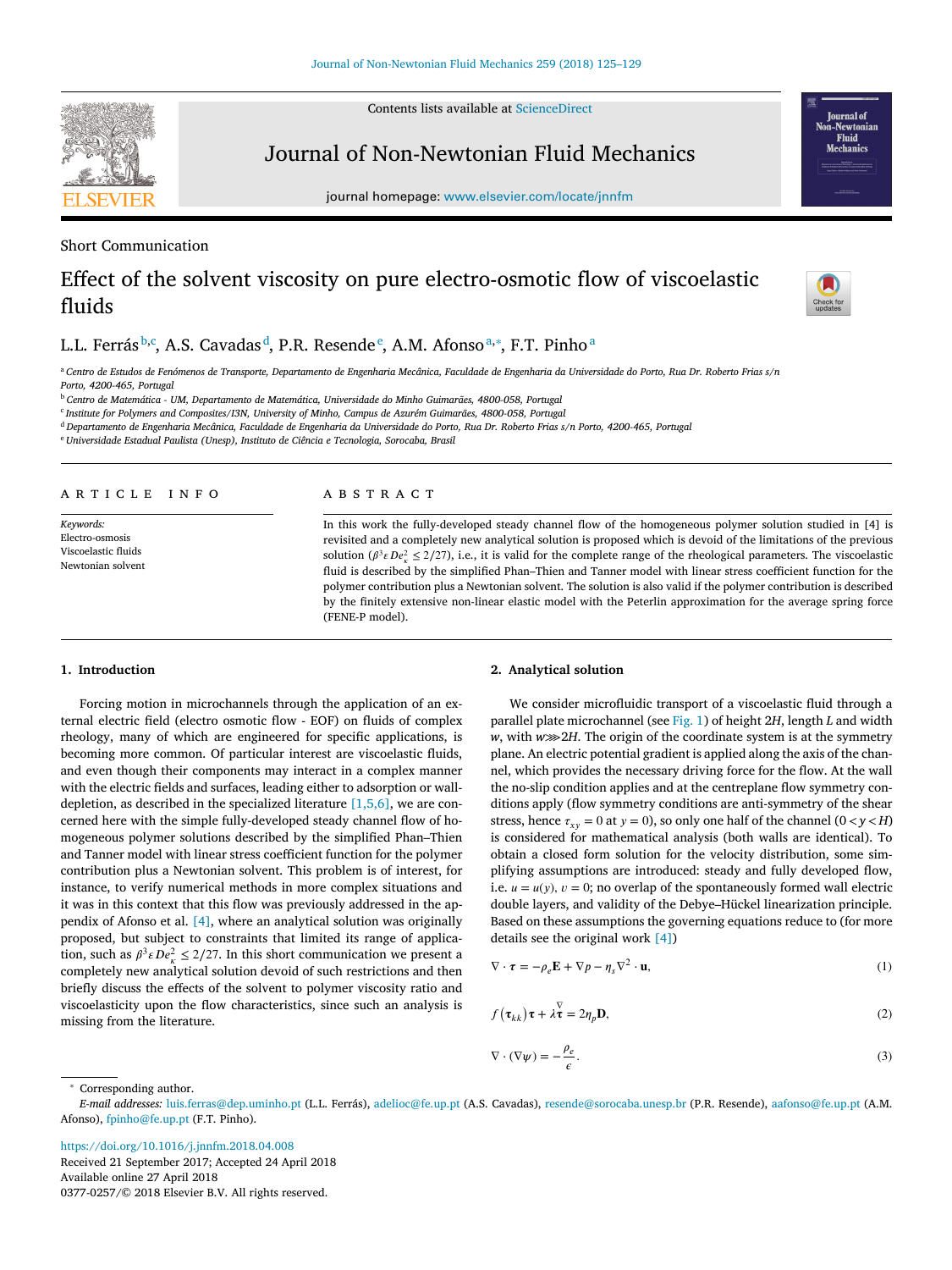<span id="page-1-0"></span>

**Fig. 1.** Schematic of the flow in a parallel plate microchannel. The case represented is for a fluid-wall combination leading to a negative charge at the wall.

$$
\rho_e = -2n_0ez \sinh\left(\frac{ez}{k_B T}\psi\right),\tag{4}
$$

In the momentum equation [\(Eq.](#page-0-0)  $(1)$ ) **u** is the velocity vector, *p* the pressure, *t* the time,  $\eta_s$  the Newtonian solvent viscosity,  $\tau$  the polymeric extra stress contribution, **E** is the applied external electric field and  $\rho_e$  is the net electric charge density. The constitutive model adopted here to represent the polymer contribution is the simplified PTT model (Phan— Thien and Tanner [\[7,8\]\)](#page-4-0), and can be expressed by [Eq.](#page-0-0) (2) where **D** is the rate of deformation tensor,  $\lambda$  the relaxation time,  $\eta_p$  the polymeric viscosity and  $\tau$  represents the upper convected time derivative defined as  $\overline{\mathbf{x}} = \frac{D\mathbf{r}}{Dt} - (\nabla \mathbf{u})^T \cdot \mathbf{\tau} - \mathbf{\tau} \cdot \nabla \mathbf{u}$ . The stress coefficient function,  $f(\tau_{kk})$  can be expressed in the linearised form, given by  $f(\tau_{kk}) = 1 + \frac{\varepsilon \lambda}{\eta_p} \tau_{kk}$ , where  $\varepsilon$  represents the extensibility parameter and  $\tau_{kk}$  is the trace of tensor  $\tau$ .

Eq. [\(3\)i](#page-0-0)s the equation for the potential field within the electric double layer (EDL) expressed by means of a Poisson–Boltzmann equation. Here,  $\psi$  denotes the EDL potential and  $\epsilon$  is the dielectric constant of the solution. The net electric charge density,  $\rho_e$ , is described by Eq. (4) where  $n<sub>o</sub>$  is the ion density, *e* is the electronic charge, *z* the valence of the ions,  $k_B$  Boltzmann's constant, and *T* is the absolute temperature.

This system of equation can be further simplified to give the following momentum equation,

$$
\frac{d\tau_{xy}^p}{dy} = -\rho_e E_x - \eta_s \frac{d^2 u}{dy^2}.
$$
\n(5)

The superscript *p* is from now on used to refer to the polymer contribution ( $\tau$  in [Eqs.](#page-0-0) (1) and [\(2\)\)](#page-0-0), to better distinguish from the solvent contribution. The net charge density distribution, Eq. (4), can also be obtained, being given by:

$$
\rho_e = -\epsilon \kappa^2 \frac{\zeta_0 \cosh(\kappa y)}{\cosh(\kappa H)}
$$
\n(6)

where  $\kappa^2 = \frac{2n_0e^2z^2}{\epsilon k_BT}$  is the Debye-Hückel parameter, related with the thickness of the Debye layer,  $\xi = \frac{1}{\kappa}$  (normally referred to as the EDL thickness). This approximation is valid when the Debye thickness is small but finite, i.e., for  $10 \leq H/\xi \leq 10^3$ . Also, the following relation between the streamwise normal stress and shear stress is obtained,

$$
\tau_{xx} = 2\frac{\lambda}{\eta_p} \tau_{xy}^2. \tag{7}
$$

Using Eq. (6) and considering symmetry ( $\tau_{xy\|y=0} = 0$ ), Eq. (5) can be integrated to yield

$$
\tau_{xy}^p = \epsilon \zeta_0 E_x \kappa \frac{\sinh(\kappa y)}{\cosh(\kappa H)} - \eta_s \frac{du}{dy}.\tag{8}
$$

Using Eq.  $(7)$ , an explicit expression for the polymer normal stress component is obtained,

$$
\tau_{xx}^p = 2\frac{\lambda}{\eta_p} \left( \epsilon \zeta_0 E_x \kappa \frac{\sinh(\kappa y)}{\cosh(\kappa H)} - \eta_s \frac{du}{dy} \right)^2.
$$
 (9)

Note that Eq. (9) is consistent with the required boundary condition at the centerline, i.e.  $\tau_{xx||y=0} = 0$ . From the simplification of [Eq.](#page-0-0) (1) (see [\[4\]\)](#page-4-0), we obtain ( )

$$
\left(1+2\frac{\varepsilon\lambda^2}{\eta_p^2}\left(\tau_{xy}^p\right)^2\right)\tau_{xy}^p = \eta_p\frac{du}{dy} = \frac{\eta_p}{\eta_s}\left(-\tau_{xy}^p + \varepsilon\zeta_0 E_x\kappa\frac{\sinh\left(\kappa y\right)}{\cosh\left(\kappa H\right)}\right). \tag{10}
$$

For the last equality on the right-hand side, the integrated momentum Eq. (8) was expressed explicitly in terms of the local shear rate *du*/*dy*. After rearranging the various terms in Eq. (10) we arrive at the following cubic equation for the polymer shear stress

$$
\left(\tau_{xy}^p\right)^3 + \frac{\eta_p^2}{2\varepsilon\lambda^2} \left(\frac{\eta_s + \eta_p}{\eta_s}\right) \tau_{xy}^p - \frac{\eta_p^2}{2\varepsilon\lambda^2} \left(\varepsilon \zeta_0 E_x \kappa \frac{\eta_p}{\eta_s} \frac{\sinh(\kappa y)}{\cosh(\kappa H)}\right) = 0, \quad (11)
$$

where  $\beta$  represents the viscosity ratio,  $\frac{\eta_s}{\eta_s + \eta_p}$ . One may also think of  $1 - \beta$ as a quantity proportional to the polymer concentration. The solution of this cubic equation is given in classical books as →

$$
\tau_{xy}^p = \sqrt[3]{-\frac{b}{2} + \sqrt{\frac{b^2}{4} + \frac{a^3}{27}}} + \sqrt[3]{-\frac{b}{2} - \sqrt{\frac{b^2}{4} + \frac{a^3}{27}}}
$$
(12)

$$
a = \frac{\eta_p^2}{2\beta \epsilon \lambda^2}; b = -\frac{\eta_p^2}{2\epsilon \lambda^2} \left(\frac{1-\beta}{\beta}\right) \epsilon \zeta_0 E_x \kappa \frac{\sinh(\kappa y)}{\cosh(\kappa H)}\tag{13}
$$

In dimensionless form, the shear and normal stresses are given by:

$$
\overline{\tau}_{xy}^p = \sqrt[3]{-\overline{b} + \sqrt{\overline{b}^2 + \frac{\overline{a}^3}{27}}} + \sqrt[3]{-\overline{b} - \sqrt{\overline{b}^2 + \frac{\overline{a}^3}{27}}}
$$
\n
$$
\overline{a} = \frac{\overline{\kappa}^2 (1 - \beta)^2}{2\beta^3 \varepsilon D e_\kappa^2}; \overline{b} = \frac{a(1 - \beta)}{2} \frac{\overline{\kappa} \sinh\left(\overline{\kappa}\ \overline{y}\right)}{\cosh\left(\overline{\kappa}\right)}
$$
\n(14)

$$
\overline{\tau}_{xy}^p = \frac{2\beta D e_{\kappa}}{\overline{\kappa}(1-\beta)} \overline{\tau}_{xy}^2
$$
\n(15)

respectively, where  $\bar{y} = y/H$ ,  $\bar{\kappa} = \kappa H$ ,  $De_{\kappa} = \frac{\lambda u_{sh}}{\xi} = \lambda \kappa u_{sh}$  is the Deborah number based on the EDL thickness and on the Helmholtz– Smoluchowski electro-osmotic velocity, defined as  $u_{sh} = -\frac{\epsilon \zeta_o E_x}{\eta_s}$  [\[9\],](#page-4-0) and,  $\overline{\tau}_{xy}^p = \frac{\tau_{xy}^p H}{u_{xh} \eta_s}$  $\frac{f(x,y,z)}{u_{sh}\eta_s}$ . The use of the Newtonian solvent viscosity coefficient to define the Helmholtz–Smoluchowski velocity and for normalization of the velocity profile is different from the previous works. The rela-

tionship between the Helmholtz–Smoluchowski velocities based on the solvent and polymeric part is  $u_{sh} = \beta u_{sh}^p$ . It should be remarked that we are obtaining the polymeric stresses depending on the solvent through  $\beta$ .

Going back to the momentum Eq.  $(8)$ , we can re-write it as an equation for the dimensionless shear rate:<br>  $d\overline{u} = \int_{-\infty}^{\infty} \frac{\sinh(\overline{x} \overline{y})}{\sinh(\overline{x} \overline{y})}$ 

$$
\frac{d\overline{u}}{dy} = -\overline{\tau}_{xy}^p - \overline{\kappa} \frac{\sinh\left(\overline{\kappa}\ \overline{y}\right)}{\cosh\left(\overline{\kappa}\right)}
$$
(16)

In order to integrate Eq.  $(16)$ , we assume the following variable In order to integrate Eq. (16), we assume the following variable<br>transformation and approximation,  $\overline{\varphi} = \sinh(\overline{\kappa} \ \overline{y}) \approx \frac{1}{2} \exp(\overline{\kappa} \ \overline{y}) - \frac{1}{2}$ , but still it will be assessed in the next section. This approximation is usually accurate as in many practical applications the finite electric double layer thickness is very small, about 1–3 orders of magnitude smaller than the thickness of the microfluidic channel  $[3,4]$ . Note that in the previous the approximation used was sinh  $(\bar{x} \bar{y}) \approx \frac{1}{2} \exp(\bar{x} \bar{y})$ . The space is the approximation used was sinh  $(\bar{x} \bar{y}) \approx \frac{1}{2} \exp(\bar{x} \bar{y})$ . new approximation proved to be more accurate, avoiding at the same time the break of symmetry, reported in [\[3,4\].](#page-4-0) With  $\overline{\varphi} \approx \frac{1}{2} \exp\left(\overline{\kappa} \overline{y}\right) - \frac{1}{2}$ , we have that:  $\mathcal{L}$ )

$$
\int \frac{d\overline{u}}{d\overline{y}} d\overline{y} \approx \int \left( -\overline{\tau}_{xy\phi}^p - \frac{\overline{\kappa}\varphi}{\cosh(\overline{\kappa})} \right) \frac{1}{\overline{\kappa}} ln\left( \overline{2\varphi} + 1 \right) d\varphi \tag{17}
$$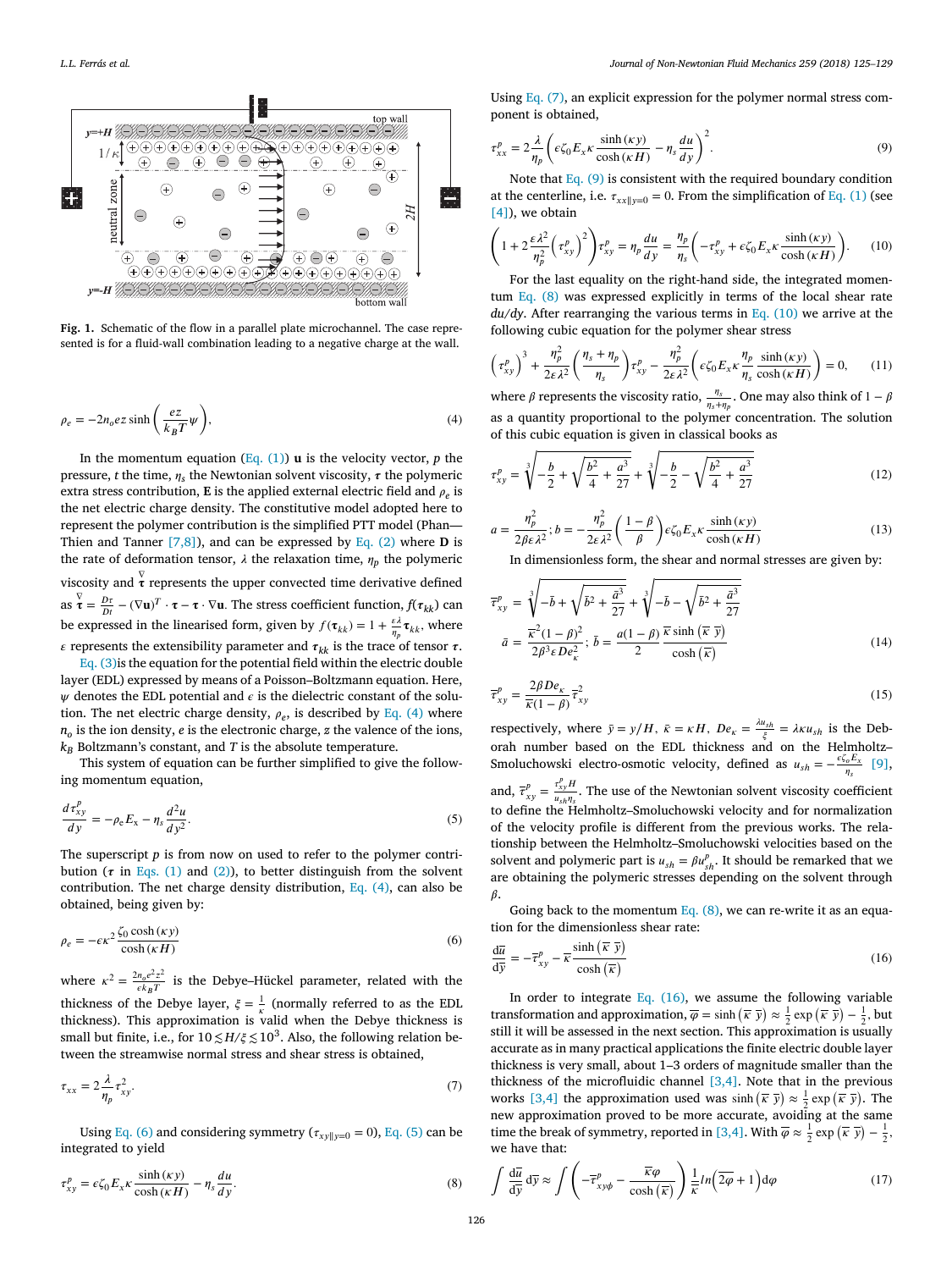<span id="page-2-0"></span>*L.L. Ferrás et al. Journal of Non-Newtonian Fluid Mechanics 259 (2018) 125–129*

where  $\overline{\tau}_{xy\phi}^p$  is the shear stress of Eq. [\(14\)](#page-1-0) with  $\overline{b} = \frac{a(1-\beta)}{2} \frac{\overline{\kappa}\varphi}{\cosh(\overline{\kappa})}$ . If the integration is subject to the no-slip boundary condition at the wall  $(\overline{u}_{\parallel \overline{\varphi}_{wall}} = 0)$ , the resulting velocity profile is (now using again the inverse approximation  $\overline{\varphi} = \sinh\left(\overline{\kappa} \overline{y}\right) \approx \frac{1}{2} \exp\left(\overline{\kappa} \overline{y}\right) - \frac{1}{2}$ ,

$$
\overline{u}(\overline{y}) = \frac{1}{2} \operatorname{sech}(\overline{\kappa}) \left( \log \left( \frac{2 \sinh(\overline{\kappa} \ \overline{y}) + 1}{2 \sinh(\overline{\kappa}) + 1} \right) \right)
$$
  
- 2 sinh( $\overline{\kappa} \ \overline{y}$ ) + 2 sinh( $\overline{\kappa}$ )  
+ ( $F^-(\overline{y}) - F^-(1) + F^+(\overline{y}) - F^+(1)$ )  
 $\overline{u}((1-\theta)^3 \overline{u}^2)$ 

where  $\overline{A} = \frac{\overline{\kappa}((1-\beta)^3\overline{\kappa}^2)}{1-\overline{\kappa}((1-\beta)^3\overline{\kappa}^2)}$  $\frac{\overline{\kappa}\left((1-\beta)^3\overline{\kappa}^2\right)}{(2\cosh(\overline{\kappa}))\left(2\beta^3\varepsilon De_k^2\right)}$  and  $\overline{B} = \frac{1}{27}\left(\frac{(1-\beta)^2\overline{\kappa}^2}{2\beta^3\varepsilon De_k^2}\right)$  $2\beta^3 \varepsilon De_k^2$ are constant parameters, and,

$$
\Omega^{\pm}(\overline{y}) = \sqrt[3]{\overline{A}\sinh\left(\overline{\kappa}\ \overline{y}\right) \pm \sqrt{\overline{A}^2 \sinh\left(\overline{\kappa}\ \overline{y}\right)^2 + \overline{B}}}
$$
(19)

$$
F^{\pm}(\overline{y}) = \frac{1}{2^{2/3}\sqrt{\theta\kappa}}
$$
  

$$
\left\{ 3 - \frac{\alpha \log \left( \sqrt[3]{-\frac{1}{2}} \sqrt[3]{\theta} + \Omega^{\pm} \right)}{\theta^{2/3}} - \frac{\alpha \log \left( \Omega^{\pm} - \frac{\sqrt[3]{\theta}}{\sqrt[3]{2}} \right)}{\theta^{2/3}} - \frac{\left( -\overline{A}^{2} + \overline{A}\sqrt{\theta} - 4\overline{B} \right) \log \left( \sqrt[3]{-\frac{1}{2}} \sqrt[3]{\sqrt{\theta} - \overline{A}} + \Omega^{\pm} \right)}{\left( \sqrt{\theta} - \overline{A} \right)^{2/3}} - \frac{\alpha \log \left( \frac{1}{2} \left( 2\Omega^{\pm} - (-2)^{2/3} \sqrt[3]{\theta} \right) \right)}{\theta^{2/3}} - \frac{\left( -\overline{A}^{2} + \overline{A}\sqrt{\theta} - 4\overline{B} \right) \log \left( \Omega^{\pm} - \frac{\sqrt[3]{\sqrt{\theta} - \overline{A}}}{\sqrt[3]{2}} \right)}{\left( \sqrt{\theta} - \overline{A} \right)^{2/3}} - \frac{\left( -\overline{A}^{2} + \overline{A}\sqrt{\theta} - 4\overline{B} \right) \log \left( \frac{1}{2} \left( 2\Omega^{\pm} - (-2)^{2/3} \sqrt[3]{\sqrt{\theta} - \overline{A}} \right) \right)}{\left( \sqrt{\theta} - \overline{A} \right)^{2/3}} \right\}
$$
(20)

with  $\alpha = A$ √  $\theta + \theta$ ,  $\theta = \sqrt{\theta} - \overline{A}$  and  $\theta = \overline{A}^2 + 4\overline{B}$ . The velocity profile of Eq. (18) is valid for the whole range of parameters of the viscoelastic fluid and Newtonian solvent, i.e., it is not limited to the condition  $\beta^3 \varepsilon De_\kappa^2 \leq 2/27$  as in Afonso et al. [\[4\],](#page-4-0) because in this case we do not use hypergeometric functions.

The normalized volumetric flow rate and the streaming electrical current (per unit of width) of the channel, can be determined from numerical integration of the velocity profile, through Eqs. (21) and (22).

$$
\bar{Q} = \frac{Q}{2Hu_{sh}} = \int_{-1}^{1} \overline{u}(\overline{y})d\overline{y} = 2\int_{0}^{1} \overline{u}(\overline{y})d\overline{y}
$$
\n(21)

$$
\bar{I} = \frac{IH^2}{\epsilon \zeta_0 u_{sh}} = 2 \int_0^1 \overline{u}(\overline{y}) \overline{\kappa}^2 \left( \frac{\cosh\left(\overline{\kappa} \ \overline{y}\right)}{\cosh\left(\overline{\kappa}\right)} \right) d\overline{y}
$$

were by definition  $I = 2 \int_0^1 u(y) \rho_e(y) dy$ .

For steady fully-developed channel and microchannel flows there is similarity between the solutions for the PTT and the FENE-P models as found by Oliveira [\[10\].](#page-4-0) Hence, this analytical solution also applies to the flow of FENE-P fluids provided some simple mathematical transformations are used as indicated in [\[10,11\].](#page-4-0)

## **3. Results and discussion**

In deriving the analytical solution we assumed  $\overline{\varphi} = \sinh(\overline{\kappa} \ \overline{y}) \approx$  $\frac{1}{2}$  exp  $(\overline{\kappa} \ \overline{y}) - \frac{1}{2}$  and to study its validity, the analytical velocity profile will now be compared with the solution obtained through numerical integration of Eq. [\(16\).](#page-1-0)

It can be easily seen that the velocity  $\overline{u(y)}$ , with  $0 \le y \le 1$ , is given by:

$$
\overline{u}(\overline{y}) = -\int_{\overline{y}}^{1} \overline{\tau}_{xy}^{p} + \overline{\kappa} \frac{\sinh\left(\overline{\kappa} \ \overline{y}\right)}{\cosh\left(\overline{\kappa}\right)} d\overline{y}.\tag{23}
$$

This integral can be approximated using, for example, Simpson's rule. If the domain is discretized into *n* (even number) equally spaced panels we obtain  $n + 1$  grid points where the grid spacing is  $h = (1 - \bar{y}_n)/n$ . The approximation to the integral then becomes,

$$
\overline{u}(\overline{y}_p) \simeq -\frac{h}{3} \left( f(\overline{y}_0) + 2 \sum_{j=1}^{n} f(\overline{y}_2) + 4 \sum_{j=1}^{n} f(\overline{y}_2) + f(\overline{y}_n) \right),
$$
(24)

with  $\bar{y}_0 = \bar{y}_p$  and  $\bar{y}_n = 1$  being the limits of integration, and  $f(\bar{y}) =$  $-\overline{\tau}_{xy}^p - \overline{\kappa} \frac{\sinh(\overline{\kappa} \ \overline{y})}{\cosh(\overline{\kappa})}$ . The error committed by the composite Simpson's rule is bounded by

$$
\frac{h^4}{180}(b-a)\max_{\xi\in[\overline{y},1]}|f^{(4)}(\xi)|.\tag{25}
$$

The validity of the analytical velocity profile is tested as the influence of the solvent viscosity is assessed through the comparison between lines (analytical) and symbols (numerical). Note that the formulas obtained for the normalized shear and normal stresses are exact and do not depend on any approximation.

In the previous sections we derived the equations governing the steady fully developed EO flow of viscoelastic fluids in microchannels, taking into account the effect of the solvent viscosity. To better understand the corresponding flow dynamics, these equations are now presented via some plots by varying the different parameters involved.

We start by looking at [Fig.](#page-3-0) 2 that shows the effects of the elasticity parameter  $\epsilon De_x^2$ , and of the ratio of viscosities  $\beta$ , on the dimensionless velocity profiles for pure electro-osmotic flow. As shown before by Dhi-nakaran et al. [\[2\]](#page-4-0) the width of the EDL decreases as  $\bar{k}$  increases and the velocity profile becomes sharper near the wall. In the present solution the Debye-Hückel approximation is invoked, which requires  $\bar{k} \geq 10$ , and in all plots we consider  $\bar{k} = 20$ .

We observe the reduction of the normalized velocity profiles as the ratio of viscosities is decreased (increase of the polymeric concentration), consequence of the normalization of the Helmholtz– Smoluchowski velocity, which is based exclusively on the solvent viscosity. This type of behavior was also reported by Cruz et al. [\[11\],](#page-4-0) where two different normalizations had been applied to the velocity profiles obtained by analytic solution for fully developed pressure driven laminar pipe flow of PTT fluids with different solvent ratios. They reported two different outcomes: (1) a decrease of the velocity profile normalized by the average velocity as  $\beta$  decreases, similar to our results in [Fig.](#page-3-0) 2(a), and (2) an increase of the velocity profile normalized by the Newtonian velocity based in pressure drop and total zero shear viscosity. As we increase  $\epsilon De_x^2$  there is an increase of the dimensionless velocity, which is more intense for intermediate values of  $\beta$  at  $\epsilon De_x^2 = 16$ . This effect is better seen in [Fig.](#page-3-0) 2(b), where we represent the maximum dimensionless velocity (velocity in the axis) vs.  $\epsilon De_k^2$  for different viscosity ratios. Note that in this pure shear flow the coefficient  $\epsilon De_x^2$  quantifies not only the elasticity via the normal stresses, but measures the shear-thinning of the viscosity that directly affects the velocity profile. An increase of the maximum velocity can be observed as we increase the ratio of the viscosities as well as the fluid shear-thinning. At large  $\epsilon De_x^2$ , the ratio  $h_{\mu}$ /*h* and as well as the fitud shear-thinning. At large  $\epsilon D \epsilon_{\mu}^*$ , the rational  $\mu/\mu_{sh}$  approaches a constant value (plateau), that is achieved more

(22)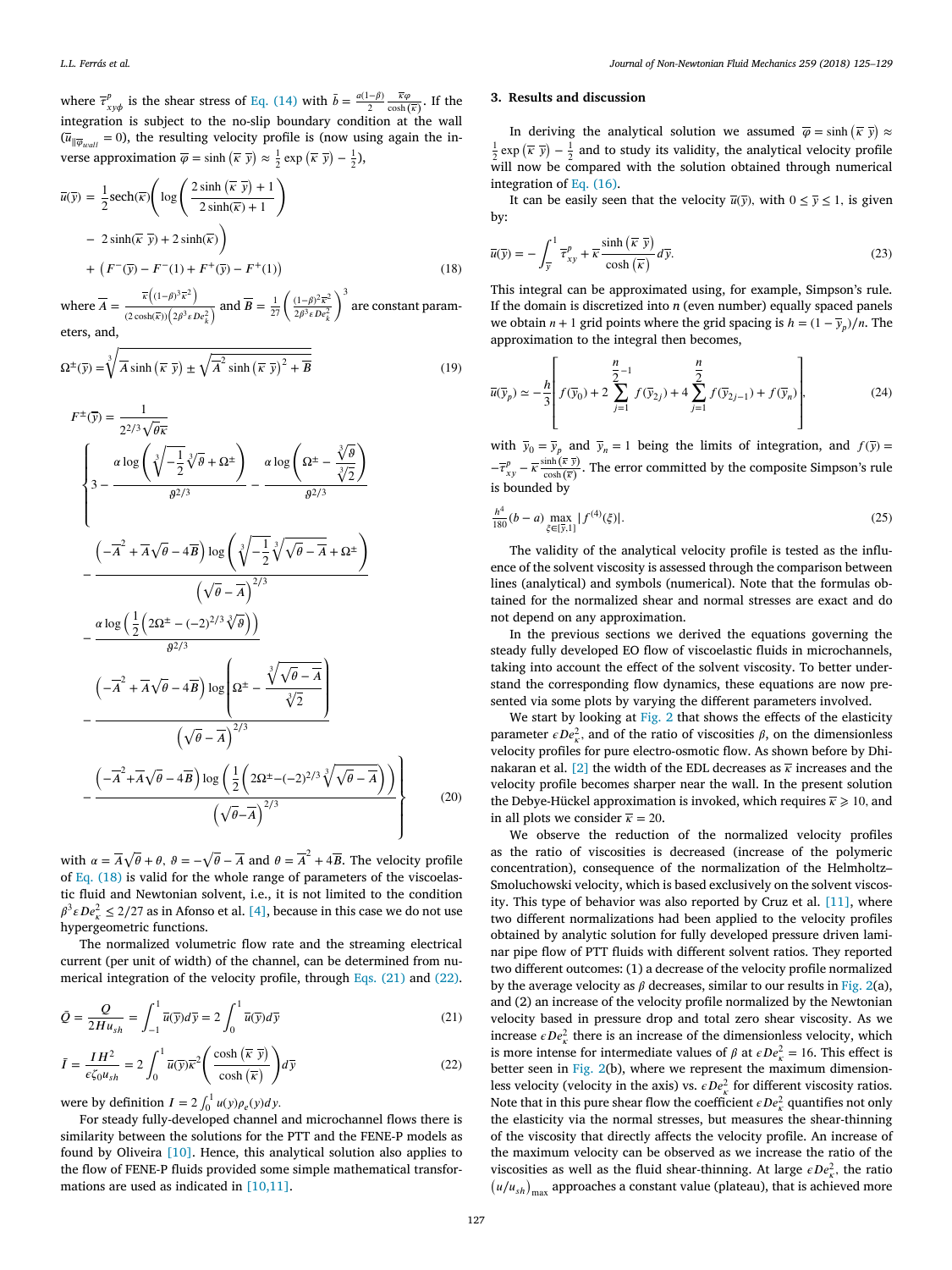<span id="page-3-0"></span>

**Fig.** 2. (a) Dimensionless velocity profiles for viscoelastic fluid as function of  $\epsilon De_x^2$  for several viscosity ratios,  $\beta$ , and  $\bar{\kappa} = 20$ . (b) Maximum centerline velocity as function of  $\epsilon De_x^2$  for various viscosity ratios,  $\beta$ , and  $\bar{\kappa} = 20$ . Symbols: numerical results.



**Fig. 3.** (a) Dimensionless flow rate for viscoelastic fluid as function of  $\epsilon D \epsilon_{\kappa}^2$  for several viscosity ratios,  $\beta$ , and  $\bar{\kappa} = 20$ . (b) Dimensionless streaming electrical current for viscoelastic fluid as function of  $\epsilon De_x^2$  for several viscosity ratios,  $\beta$ , and  $\bar{\kappa} = 20$ . Note that due to the definition of the Helmholtz–Smoluchowski electro-osmotic velocity both quantities go to zero with decreasing  $\beta$ .



**Fig.** 4. Dimensionless polymeric stress profiles along  $\chi = (1 - \bar{y})\bar{x}$  for different values of  $\epsilon De_x^2$  and  $\beta (\bar{x} = 20)$ : (a) shear stress and (b) normal stress.

rapidly for higher values of  $\beta$ . However for lower values of  $\beta$  it is possible to see a delay of this effect, with the case of  $\beta = 0.2$  showing an increasing in center plane velocity.

As expected, there is a very good agreement between the analytical and numerical solutions Fig. 2(a) and (b). We have considered different values of  $\varepsilon De_{\kappa}^2$  and  $\beta$ .

The normalized flow rate can be visualized in Fig. 3(a), where the combination of both the effect of  $\epsilon De_x^2$  and of the solvent ratio is presented. Care should taken when analysing these results since due to the normalization adopted and the definition of  $u_{sh}$ , we obtain that  $u_{sh} \rightarrow \infty$ as  $\beta \rightarrow 0$ . If this is not taken into account when analyzing Fig 3(a) and (b), one can wrongly infer that, for example, the flow rate goes to zero as we decrease  $\beta$ .

By looking at Fig. 3(a) we see that for lower  $\epsilon De_{\kappa}^2$  numbers,  $\epsilon De_{\kappa}^2$  = 0.25, the flow rate decreases linearly with the reduction of  $\beta$ , and as we increase the  $\epsilon De_k^2$  numbers the effect becomes non-linear, showing clearly an increase of the flow rate for the same solvent ratio. Another important aspect is the saturation effect of the polymeric concentration, i.e., as we reduce  $\beta$  the different evolutions of the flow rate for the various  $\epsilon De_x^2$  numbers converge to the same flow rate, reducing drastically the elastic impact, where at the limit for  $\beta = 0.1$  the impact of the *De* numbers becomes negligible. The streaming electrical current, I, normalized by  $\frac{\epsilon \xi u_{sh}}{H^2}$ , also calculated through numerical integration of Eq.  $(22)$  by Simpson's rule, is present in Fig. 3(b), showing similar evolution of the normalized flow rate, in terms of solvent viscosity and  $\epsilon De_{\kappa}^2$ variations, achieving the same saturation effect for  $\beta = 0.1$ .